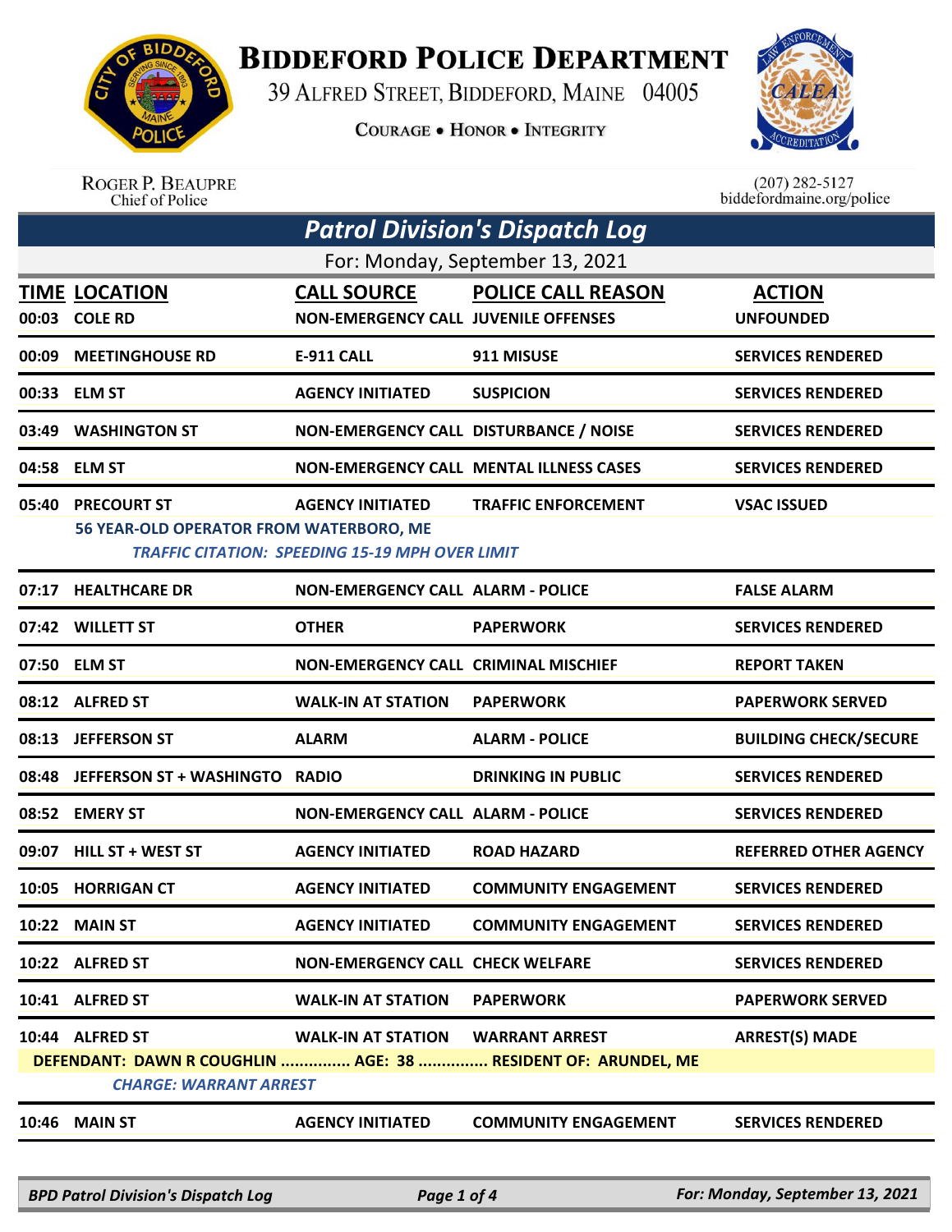| <b>TIME LOCATION</b><br>10:59 KING ST                                                                         | NON-EMERGENCY CALL MESSAGE DELIVERY                                                                                          | CALL SOURCE POLICE CALL REASON                                                                                                                                                  | <b>ACTION</b><br><b>SERVICES RENDERED</b> |
|---------------------------------------------------------------------------------------------------------------|------------------------------------------------------------------------------------------------------------------------------|---------------------------------------------------------------------------------------------------------------------------------------------------------------------------------|-------------------------------------------|
| 11:01 ALFRED ST                                                                                               | <b>NON-EMERGENCY CALL POLICE INFO</b>                                                                                        |                                                                                                                                                                                 | <b>REPORT TAKEN</b>                       |
| 11:11 LAMBERT ST                                                                                              | <b>NON-EMERGENCY CALL SUSPICION</b>                                                                                          |                                                                                                                                                                                 | <b>UNFOUNDED</b>                          |
| 11:16 ELM ST                                                                                                  | NON-EMERGENCY CALL TRESPASSING                                                                                               |                                                                                                                                                                                 | <b>NEGATIVE CONTACT</b>                   |
| 11:21 SUMMER ST<br><b>CHARGE: VIOLATING CONDITION OF RELEASE</b>                                              | <b>E-911 CALL</b><br><b>CHARGE: DISORDERLY CONDUCT, OFFENSIVE WORDS, GESTURES</b>                                            | <b>SUSPICION</b><br>DEFENDANT: BRANDON AUSTIN SIMPSON  AGE: 24  RESIDENT OF: OLD ORCHARD BEACH, ME<br>DEFENDANT: JAY MICHAEL WALSH  AGE: 43  RESIDENT OF: OLD ORCHARD BEACH, ME | <b>SUMMONS ISSUED</b>                     |
|                                                                                                               | <b>CHARGE: DISORDERLY CONDUCT, OFFENSIVE WORDS, GESTURES</b><br><b>CHARGE: DISORDERLY CONDUCT, OFFENSIVE WORDS, GESTURES</b> | DEFENDANT: JOHN CHARLES LEBO  AGE: 49  RESIDENT OF: BIDDEFORD, ME                                                                                                               |                                           |
| 11:54 GEORGE ST                                                                                               | <b>WALK-IN AT STATION</b>                                                                                                    | <b>PAPERWORK</b>                                                                                                                                                                | <b>SERVICES RENDERED</b>                  |
| 12:04 ACORN ST                                                                                                | <b>WALK-IN AT STATION</b>                                                                                                    | <b>CIVIL COMPLAINT</b>                                                                                                                                                          | <b>SERVICES RENDERED</b>                  |
| 12:05 ELM ST                                                                                                  | NON-EMERGENCY CALL PARKING COMPLAINT                                                                                         |                                                                                                                                                                                 | <b>GONE ON ARRIVAL</b>                    |
| 12:22 ELM ST                                                                                                  | <b>NON-EMERGENCY CALL CHECK WELFARE</b>                                                                                      |                                                                                                                                                                                 | <b>SERVICES RENDERED</b>                  |
| 12:31 ALFRED ST                                                                                               | <b>E-911 CALL</b>                                                                                                            | <b>DOMESTIC COMPLAINTS</b>                                                                                                                                                      | <b>REPORT TAKEN</b>                       |
| 12:33 MAY ST                                                                                                  |                                                                                                                              | NON-EMERGENCY CALL BURGLARY OF A MOTOR VEHICLE                                                                                                                                  | <b>REPORT TAKEN</b>                       |
| 12:35 BIRCH ST                                                                                                |                                                                                                                              | <b>NON-EMERGENCY CALL MENTAL ILLNESS CASES</b>                                                                                                                                  | <b>SERVICES RENDERED</b>                  |
| 12:43 HILL ST                                                                                                 | <b>NON-EMERGENCY CALL CIVIL COMPLAINT</b>                                                                                    |                                                                                                                                                                                 | <b>CIVIL COMPLAINT</b>                    |
| 12:52 MASON ST + WENTWORTH S  NON-EMERGENCY CALL DISTURBANCE / NOISE                                          |                                                                                                                              |                                                                                                                                                                                 | <b>GONE ON ARRIVAL</b>                    |
| 13:23 MARINER WAY                                                                                             |                                                                                                                              | NON-EMERGENCY CALL VEHICLE CRASH - POLICE ONLY                                                                                                                                  | <b>REPORT TAKEN</b>                       |
| 13:25 WEST MYRTLE ST                                                                                          | NON-EMERGENCY CALL ANIMAL COMPLAINT                                                                                          |                                                                                                                                                                                 | <b>SERVICES RENDERED</b>                  |
| 13:29 MAPLEWOOD AVE                                                                                           | <b>AGENCY INITIATED</b>                                                                                                      | <b>CRIMINAL MISCHIEF</b>                                                                                                                                                        | <b>REPORT TAKEN</b>                       |
| 13:36 ST MARYS ST + HAZEL ST                                                                                  | <b>NON-EMERGENCY CALL SUSPICION</b>                                                                                          |                                                                                                                                                                                 | <b>GONE ON ARRIVAL</b>                    |
| 14:23 PEARL ST                                                                                                | <b>NON-EMERGENCY CALL SUSPICION</b>                                                                                          |                                                                                                                                                                                 | <b>SERVICES RENDERED</b>                  |
| 14:51 SACO FALLS WAY                                                                                          | <b>E-911 CALL</b>                                                                                                            | <b>THEFT</b>                                                                                                                                                                    | <b>NO ACTION REQUIRED</b>                 |
| 15:13 MAPLEWOOD AVE<br>DEFENDANT: JUVENILE - C  AGE: 16  RESIDENT OF: BIDDEFORD, ME<br><b>CHARGE: ASSAULT</b> | <b>NON-EMERGENCY CALL FIGHTS</b>                                                                                             |                                                                                                                                                                                 | <b>SUMMONS ISSUED</b>                     |
| 15:14 ORCHARD ST                                                                                              | NON-EMERGENCY CALL ANIMAL COMPLAINT                                                                                          |                                                                                                                                                                                 | <b>SERVICES RENDERED</b>                  |
| 15:30 CUTTS ST                                                                                                | <b>AGENCY INITIATED</b>                                                                                                      | <b>OUT FOR FOLLOW UP</b>                                                                                                                                                        | <b>SERVICES RENDERED</b>                  |
| 15:36 ELM ST                                                                                                  | <b>AGENCY INITIATED</b>                                                                                                      | <b>OUT FOR FOLLOW UP</b>                                                                                                                                                        | <b>SERVICES RENDERED</b>                  |

*BPD Patrol Division's Dispatch Log Page 2 of 4 For: Monday, September 13, 2021*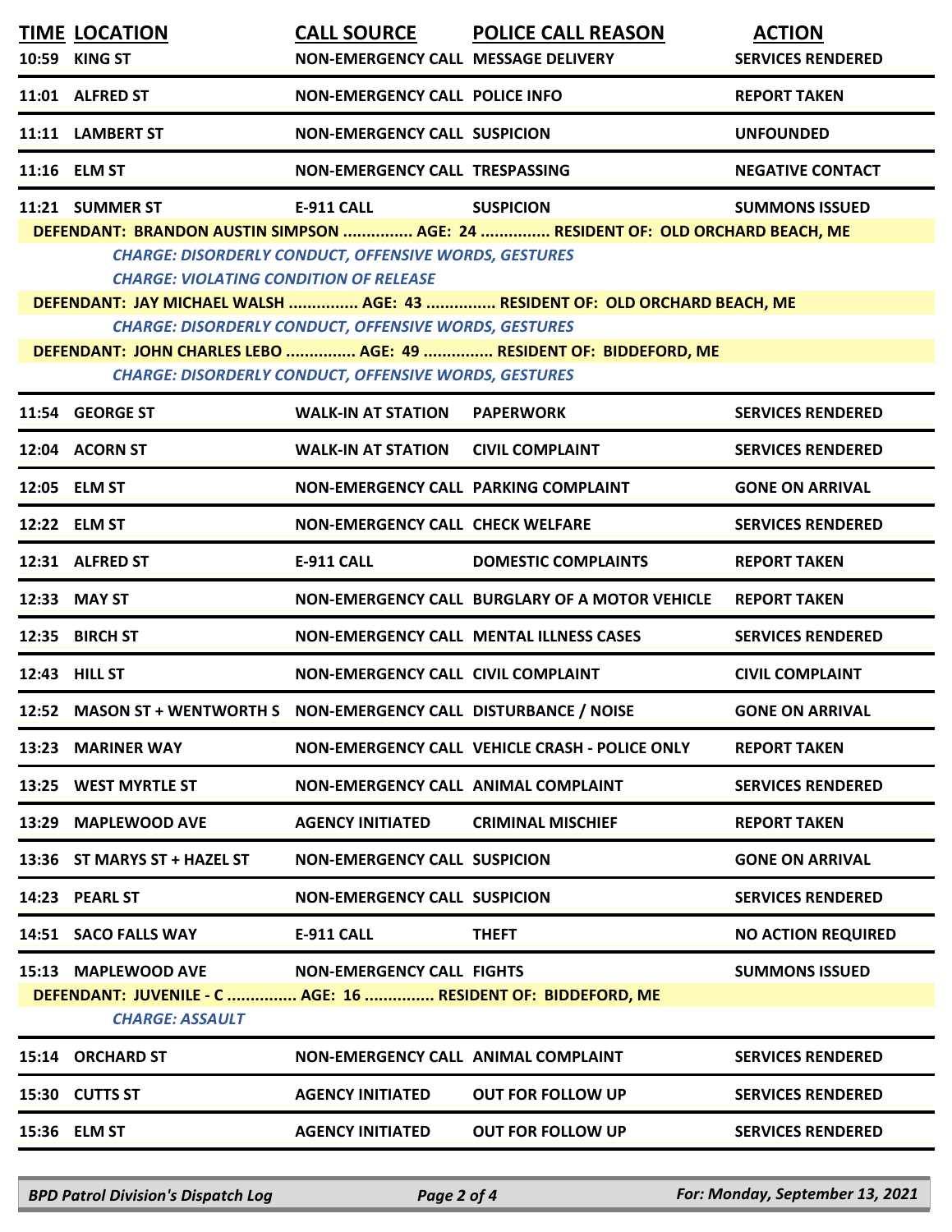|       | <b>TIME LOCATION</b><br>15:40 ALFRED ST                                 | <b>CALL SOURCE</b><br><b>E-911 CALL</b>                                                                  | <b>POLICE CALL REASON</b><br>911 MISUSE                              | <b>ACTION</b><br><b>SERVICES RENDERED</b> |
|-------|-------------------------------------------------------------------------|----------------------------------------------------------------------------------------------------------|----------------------------------------------------------------------|-------------------------------------------|
|       | 15:53 BACON ST + HILL ST<br><b>CHARGE: WARRANT ARREST</b>               | NON-EMERGENCY CALL WARRANT ARREST                                                                        | DEFENDANT: MICHAEL PAUL BOLSTER  AGE: 45  RESIDENT OF: WATERBORO, ME | <b>ARREST(S) MADE</b>                     |
|       | <b>15:53 BOULDER WAY</b>                                                |                                                                                                          | NON-EMERGENCY CALL VEHICLE CRASH - POLICE ONLY                       | <b>STATE FORM TAKEN</b>                   |
|       | 16:14 QUIMBY ST                                                         | <b>E-911 CALL</b>                                                                                        | <b>MENTAL ILLNESS CASES</b>                                          | <b>SERVICES RENDERED</b>                  |
|       | 16:47 ALFRED ST                                                         | <b>WALK-IN AT STATION</b>                                                                                | <b>ARTICLES LOST/FOUND</b>                                           | <b>REPORT TAKEN</b>                       |
|       | 16:47 POOL ST                                                           | <b>NON-EMERGENCY CALL SUSPICION</b>                                                                      |                                                                      | <b>SERVICES RENDERED</b>                  |
|       | <b>16:50 LAFAYETTE ST</b>                                               | <b>NON-EMERGENCY CALL OUT FOR FOLLOW UP</b>                                                              |                                                                      | <b>SERVICES RENDERED</b>                  |
|       | 17:12 ALFRED ST                                                         | <b>E-911 CALL</b>                                                                                        | <b>DISTURBANCE / NOISE</b>                                           | <b>SERVICES RENDERED</b>                  |
|       | <b>17:16 STATE ST</b>                                                   | <b>NON-EMERGENCY CALL CRIMINAL MISCHIEF</b>                                                              |                                                                      | <b>REPORT TAKEN</b>                       |
|       | 17:26 HILLS BEACH RD                                                    | <b>NON-EMERGENCY CALL BOLO</b>                                                                           |                                                                      | <b>NEGATIVE CONTACT</b>                   |
|       | 17:47 GEORGE ST                                                         | <b>NON-EMERGENCY CALL PAPERWORK</b>                                                                      |                                                                      | <b>PAPERWORK SERVED</b>                   |
|       | 18:25 ALFRED ST                                                         | <b>AGENCY INITIATED</b>                                                                                  | <b>OUT FOR FOLLOW UP</b>                                             | <b>SERVICES RENDERED</b>                  |
|       | 18:27 ALFRED ST                                                         | NON-EMERGENCY CALL DISTURBANCE / NOISE                                                                   |                                                                      | <b>SERVICES RENDERED</b>                  |
| 18:40 | <b>PIERSONS LN</b>                                                      | <b>NON-EMERGENCY CALL SUSPICION</b>                                                                      |                                                                      | <b>SERVICES RENDERED</b>                  |
| 19:40 | <b>BARRA RD</b>                                                         | NON-EMERGENCY CALL TRESPASSING                                                                           |                                                                      | <b>REPORT TAKEN</b>                       |
|       | 19:46 FORTUNES ROCKS RD                                                 | NON-EMERGENCY CALL DISTURBANCE / NOISE                                                                   |                                                                      | <b>CIVIL COMPLAINT</b>                    |
|       | 20:16 SULLIVAN ST                                                       |                                                                                                          | NON-EMERGENCY CALL DOMESTIC COMPLAINTS                               | <b>REPORT TAKEN</b>                       |
|       | 20:29 ALFRED ST                                                         | WALK-IN AT STATION ASSIST: MEDICAL                                                                       |                                                                      | <b>NO TRANSPORT</b>                       |
|       | 20:47 ELM ST                                                            | NON-EMERGENCY CALL HARASSMENT                                                                            |                                                                      | <b>REPORT TAKEN</b>                       |
|       | 20:50 HILL ST                                                           | <b>AGENCY INITIATED</b>                                                                                  | <b>SUSPICION</b>                                                     | <b>SERVICES RENDERED</b>                  |
|       | 21:01 BRADBURY ST                                                       | <b>AGENCY INITIATED</b>                                                                                  | <b>PAPERWORK</b>                                                     | <b>NEGATIVE CONTACT</b>                   |
|       | 21:10 SULLIVAN ST                                                       |                                                                                                          | <b>NON-EMERGENCY CALL DOMESTIC COMPLAINTS</b>                        | <b>REPORT TAKEN</b>                       |
|       | 21:53 MARINER WAY<br><b>CHARGE: VIOLATING CONDITION OF RELEASE</b>      | <b>NON-EMERGENCY CALL SUSPICION</b><br><b>CHARGE: OPERATING VEHICLE WITH EXPIRED LICENSE &gt;90 DAYS</b> | DEFENDANT: ZACHARY ROBERT SHEEHAN  AGE: 28  RESIDENT OF: SACO, ME    | <b>SUMMONS ISSUED</b>                     |
|       | 22:06 ALFRED ST                                                         | <b>NON-EMERGENCY CALL CHECK WELFARE</b>                                                                  |                                                                      | <b>SERVICES RENDERED</b>                  |
|       | 23:05 ALFRED ST + ANDREWS RD<br>25 YEAR-OLD OPERATOR FROM ROCHESTER, NH | <b>AGENCY INITIATED</b><br><b>TRAFFIC WARNING: SPEEDING 10-14 MPH OVER LIMIT</b>                         | <b>TRAFFIC ENFORCEMENT</b>                                           | <b>WARNING ISSUED</b>                     |

*BPD Patrol Division's Dispatch Log Page 3 of 4 For: Monday, September 13, 2021*